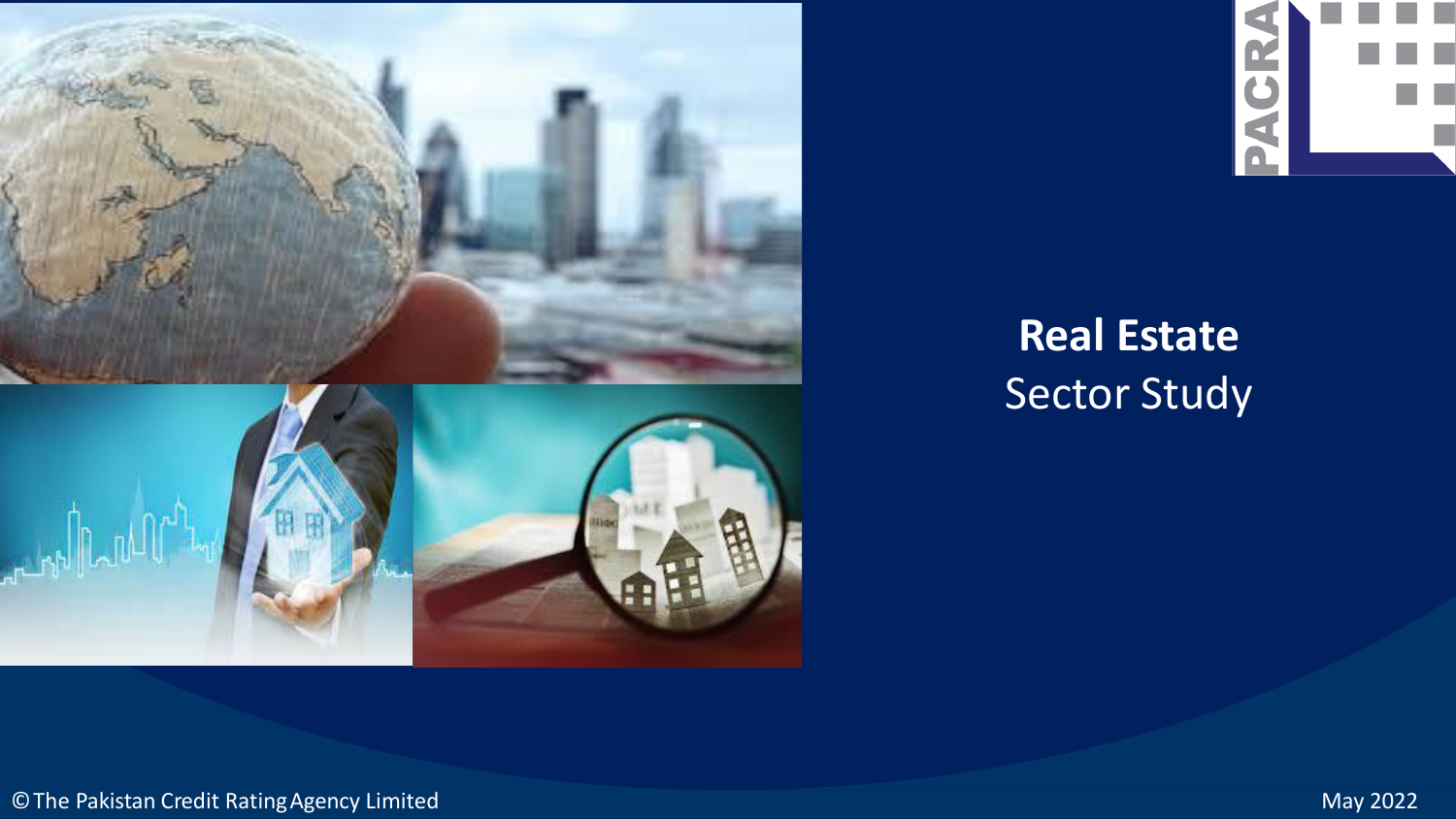

| <b>Contents</b>                                                                         | Page No. |
|-----------------------------------------------------------------------------------------|----------|
| <b>Global Overview</b>                                                                  | 3        |
| <b>Global Real Estate</b><br>Investment   Sector<br><b>Investment Patterns</b>          | 4        |
| <b>Global Real Estate</b><br>Investment   Sector<br><b>Investment Patterns</b>          | 5        |
| <b>Global Real Estate</b><br>Investment   Mainland<br><b>China's Real Estate Crisis</b> | 6        |
| <b>Global Outlook</b>                                                                   | 7        |
| Local Market   Broad Sector<br><b>Overview   Real Estate</b>                            | 8        |

| <b>Contents</b>                                       | Page No. |
|-------------------------------------------------------|----------|
| The Real Estate Asset Class<br>  Potential for Higher |          |
| <b>Portfolio Returns</b>                              | 9        |
| <b>Housing Demand Drivers</b>                         | 10       |
| <b>Overseas Real Estate</b>                           | 11       |
| Investments   Roshan<br><b>Digital Account</b>        |          |
| <b>Cement Sales Trend   Real</b>                      |          |
| <b>Estate Development</b>                             | 12       |
| <b>Supply</b>                                         | 13       |
| Industry Performance   The                            |          |
| <b>Past and Present</b>                               | 14       |

| <b>Contents</b>                                                     | Page No. |
|---------------------------------------------------------------------|----------|
| Financial Risk   Working<br><b>Capital Management</b>               | 15       |
| Financial Risk   Coverage and<br>Solvency                           | 16       |
| SBP   Financing Initiatives for<br><b>Homeowners and Developers</b> | 17       |
| <b>SBP</b>   Regulations for Banks                                  | 18       |
| Taxes   Capital Gains Tax on<br><b>Immovable Property</b>           | 19       |
| <b>Rating Curve</b>                                                 | 20       |
| Outlook                                                             | 21       |
| <b>Bibliography</b>                                                 | 22       |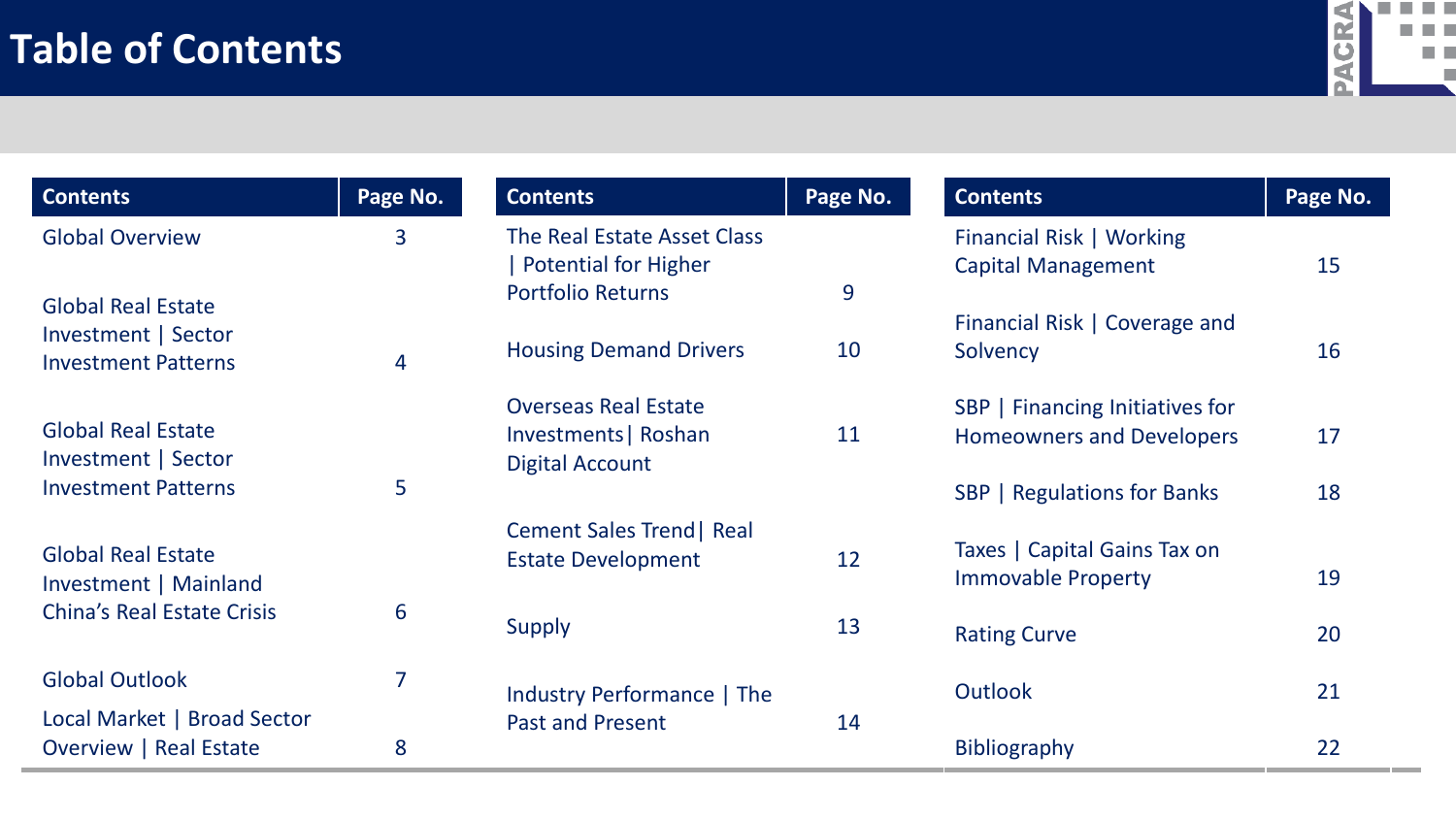#### **Global Overview**

- The real estate sector comprises four sectors: office, residential (or multifamily), logistics (or industrial), and retail.
- Global commercial real estate volume increased by  $\sim$  34% YoY to  $\sim$  USD 282 bln in 1QCY22 making it the most active first quarter on record. This quarter marks the end of low interest rates across the world.
- 1QCY22 volumes in three regions totaled ~USD 240.7 bln (investment in Americas, EMEA and Asia-Pacific was up ~47%, ~ 25%, and ~5%, respectively). 4QCY21 volumes in EMEA, Americas and Asia-Pacific outstripped 4QCY19 levels (~ USD 503.5 bln and ~USD 365.1 bln, respectively) with the former two regions recording their highest volumes.
- The real estate sector experienced a record  $\sim$  55% surge in investment volumes amounting to ~ USD 1.3tln in CY21 (CY20: investment activity was ~USD 0.8tln and growth was ~21%)
- With interest rates rising, inflation picking, and geopolitical uncertainty, the real estate sector is now facing a new set of risks. Real estate lenders are now looking to mitigate their risk. This has led to an increase in cost of borrowing and reintroduced focus on price discovery. 1QCY22 was left largely unscathed by these market events.



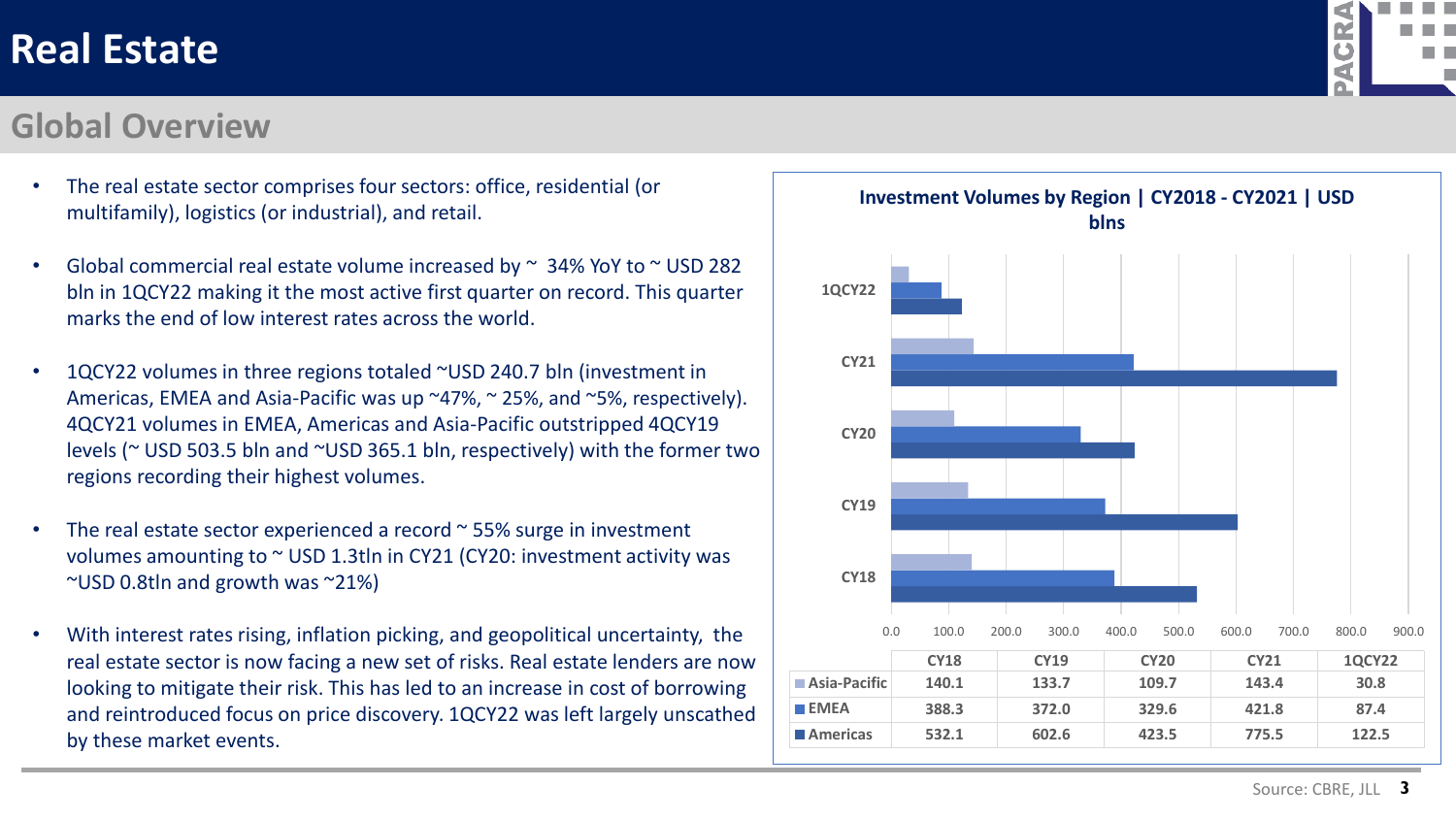

#### **Global Real Estate Investment | Sector Investment Patterns**

- Out of the four sectors, the residential sector was the largest by volume for the sixth consecutive quarter in 1QCY22; investments totaled  $\sim$  USD 76bln up by  $\approx$  18% a year ago (1QCY21 investments:  $\approx$  USD 65bln and YoY growth: ~16%). All sectors are showing signs of growth in 1QCY22.
- In 1QCY22, the multifamily sector accounted for ~ USD58 bln or 40% of investment volumes in Americas up by  $\sim$  40% from last year. In EMFA multifamily investment volumes fell by ~23% due to lack of for sale-assets.
- Residential prices are increasing rapidly in the US due to increased investor interest, compressing the cap rate and raising rentals. Europe's price acceleration has been driven by solely a cap rate compression owing to increased investor interest.
- Office overtook logistics in 1QCY22 with the second highest volume in Q1 at  $\sim$ USD 82 bln, a  $\sim$  44% increase from 1QCY21. There was a growth in office investment in Americas and EMFA (the latter reporting a surge of  $\sim$  73% from 1QCY21.) Asia-Pacific reported a drop in investment volumes.
- Quarterly leasing volumes were up  $\sim$  36% on 1QCY21. Leasing volumes were up in all three regions. However, global leasing volumes are still below prepandemic (1QCY19) levels. There is a shift in global demand towards quality and flexible work spaces which features hybrid work arrangements.



\*Other includes health care, mixed-use and alternatives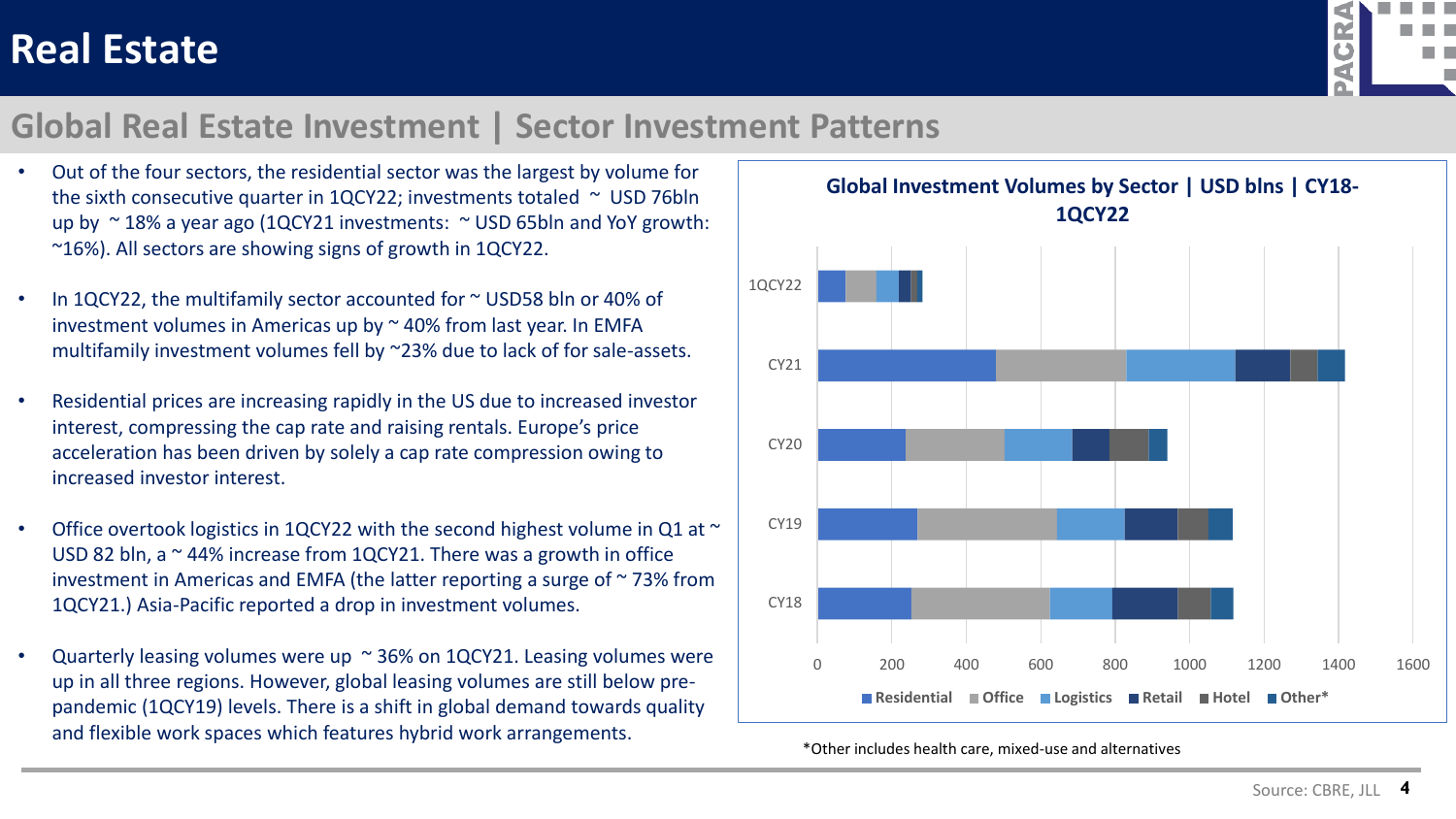

#### **Global Real Estate Investment | Sector Investment Patterns**

- Global office vacancy rates edged up in Q1CY22 to ~14.7% as vacancy moved up in the US but remained relatively stable in Europe and Asia-Pacific; working from home is becoming a commonly observed pattern in the US.
- The industrial & logistics sector grew ~41% YoY in Q1CY22 to ~ USD 61bln with supply-demand imbalances remaining a key global factor. Demand for leasing space remains steady across the three regions.
- In 1QCY22 the region wise industrial and logistical sector investment grew by ~50% in Americas with single asset sales slowing but portfolio and entity-level transactions picking up pace. The growth rate observed in EMFA in the same period was ~41% with investor interest driven by rent growth from low vacancy rates and e-commerce. Investment volume grew by ~-2% in Asia-Pacific.
- Office vacancy rates remain low in all America, EMFA and mature Asian markets putting upward pressure on rents.
- The retail sector has experienced the highest YoY growth rate of ~65% for a total of USD ~33 bln. The Americas reported a ~79% YoY growth rate; EMFA reported a ~56% YoY increase while Asia-Pacific experienced a ~46% YoY increase. This dramatic recovery was due to the increase in mobility following the easing of Covid related restrictions and greater portfolio and entity-level transactions.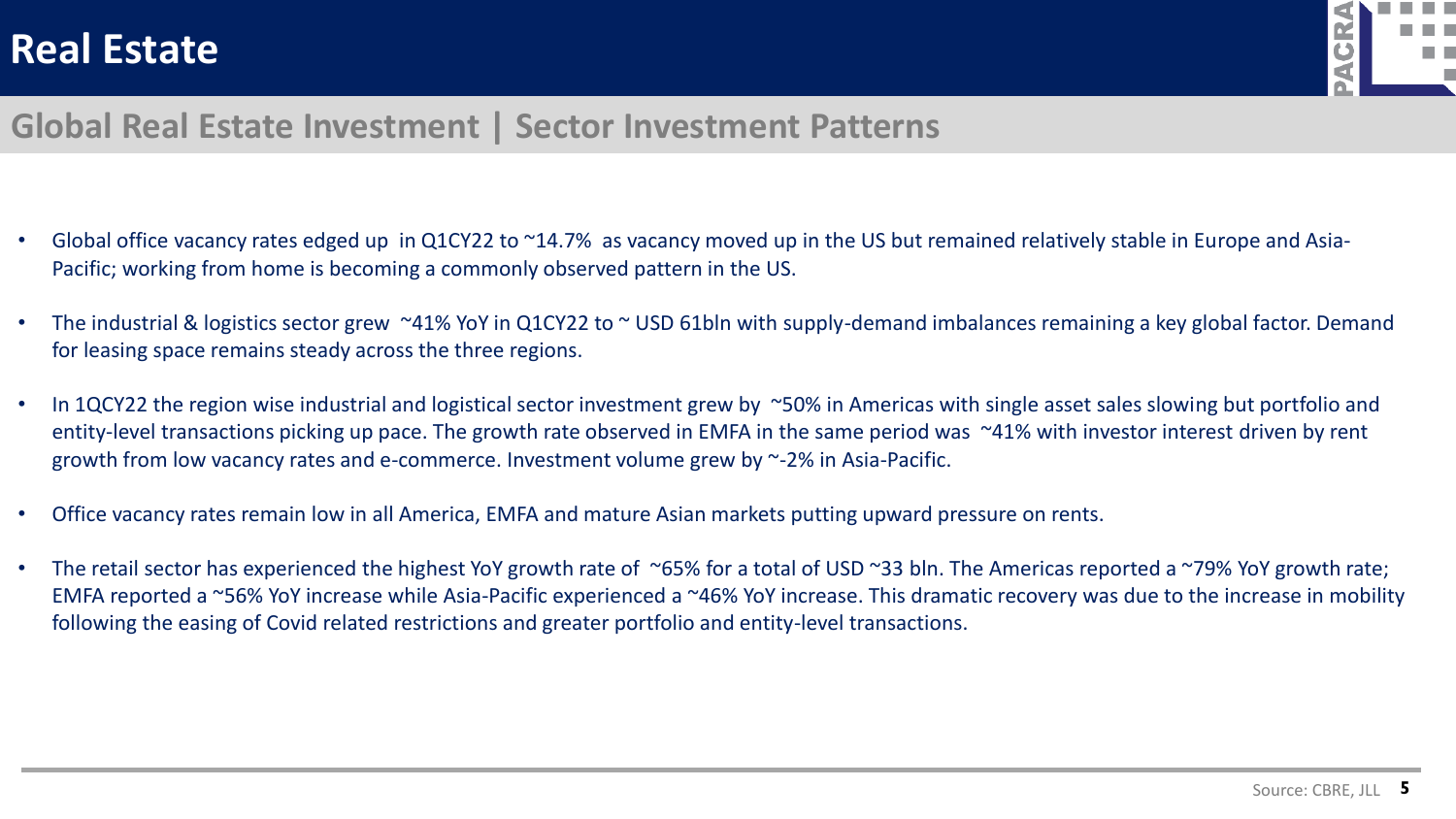

### **Global Real Estate Investment | Mainland China's Real Estate Crisis**

- According to China's National Bureau of Statistics, direct real investment contributes ~7.4% to GDP while the construction industry contributed ~7.2% to CY20's GDP.
- Real estate accounts for a significant proportion of household's net worth as property is regarded as a sense of economic stability and security. China has depended on the sector's expansion to contribute to economic growth and household's net worth in the past.
- 30% of China's bank lending goes to house construction and 60% of bank loans are back by property as collateral.
- In the first two months of CY22 housing sales fell by ~22% and housing prices slumped in the wake of a property market crises which started in December CY21 with the default of Evergrande Group on its ~USD 1.2 trillion overseas bond issues and escalated with the inability of other real estate developers to repay their heavy debt obligations. Evergrande Group is the first to default after the People's Bank of China implemented its 'Three Lines Policy' in an effort to maintain the sector's financial health.
- Mortgage benchmark rates have since been lowered and the People's Bank of China is relaxing the Three Lines Red Policy in an effort to ease pressure on the industry.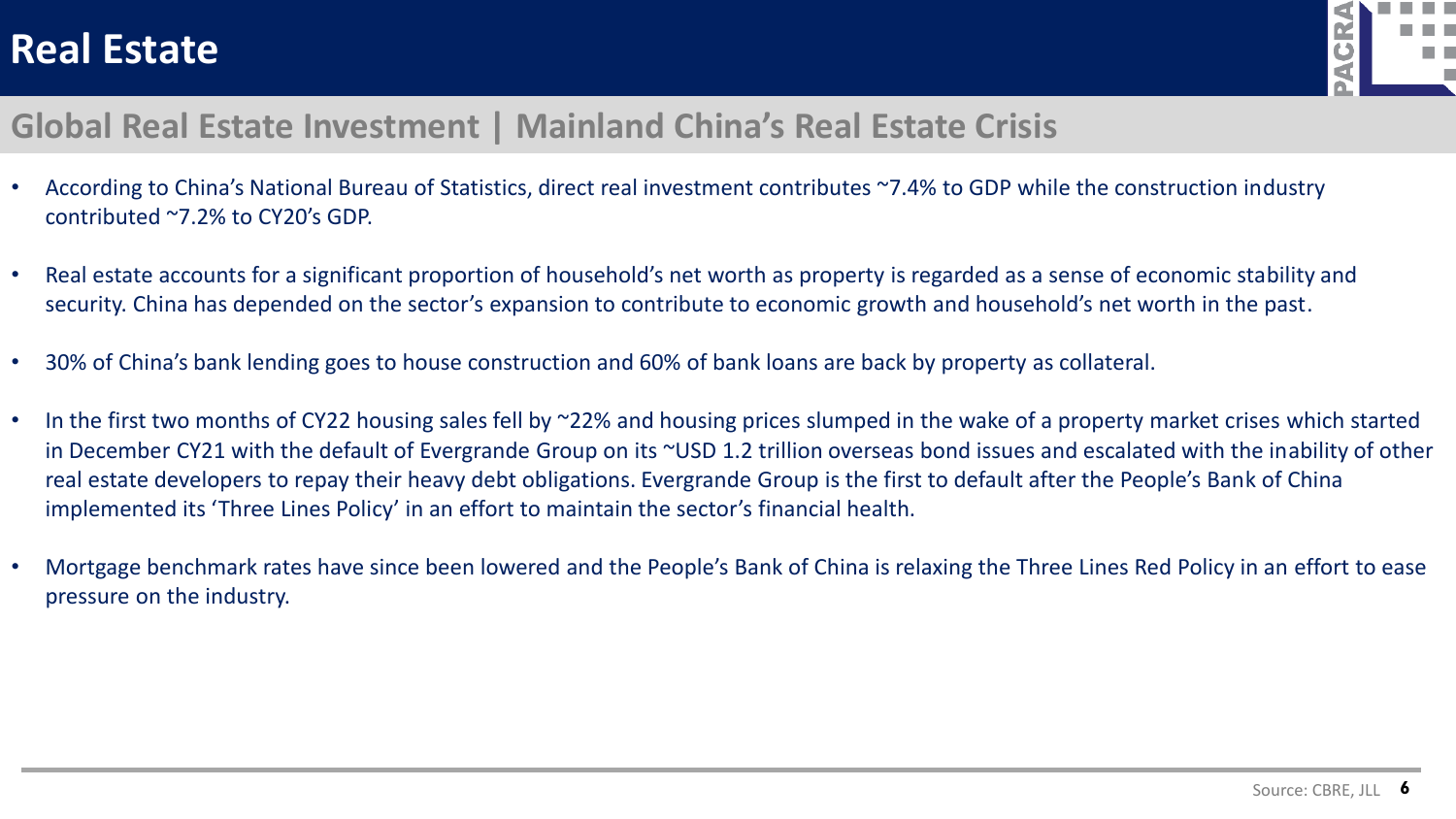

#### **Global Outlook**

- Rising inflation, higher interest rates, and the war in Ukraine will impact investment volumes in the global real estate markets going forward.
- While demand will continue to remain high, global investment volumes should experience a decline with the EMEA experiencing the most drastic fall. This region will be most affected because the ongoing conflict in Ukraine means a shortage of labor (primarily in Eastern Europe). In addition, ongoing supply chain disruptions and rising inflation pressure will elevate the cost of construction projects currently in the pipeline. This will impact the budget of tenants and affect locational decisions as well as lead to the stalling of some projects. This holds true across all the sectors.
- In the long-run, there will be an increased reliance on local (or near shore) supply sources to reduce dependency of global supply chain networks. Countries or developers which focus on redesigning their supply chains will experience a boost in demand in the long-run.
- Increasing demand for residential real estate will continue driving prices upward. New homeowners will now face the challenge of rising mortgage rates as interest rates are increased to control inflationary pressures. An increased cost of financing may put downward pressure on prices, particularly in US and Europe, while equity investors' interest in the asset class will somewhat offset the decline. Rents will face upward pressure due to strong upward demand.
- On the supply side, significant investor demand means that availability of space will continue to remain a challenge. This will continue to push land values up further.
- In the search for portfolio diversification investors will explore niche real estate properties such as student housing and senior homes leading to a wider living investment market.
- How the debt crises is resolved in China depends on whether the government proactively chooses to resolve the crises with monetary and fiscal initiatives or whether reducing the sector's debt is the first priority. Nevertheless growth outlook for this residential real estate sector should shrink.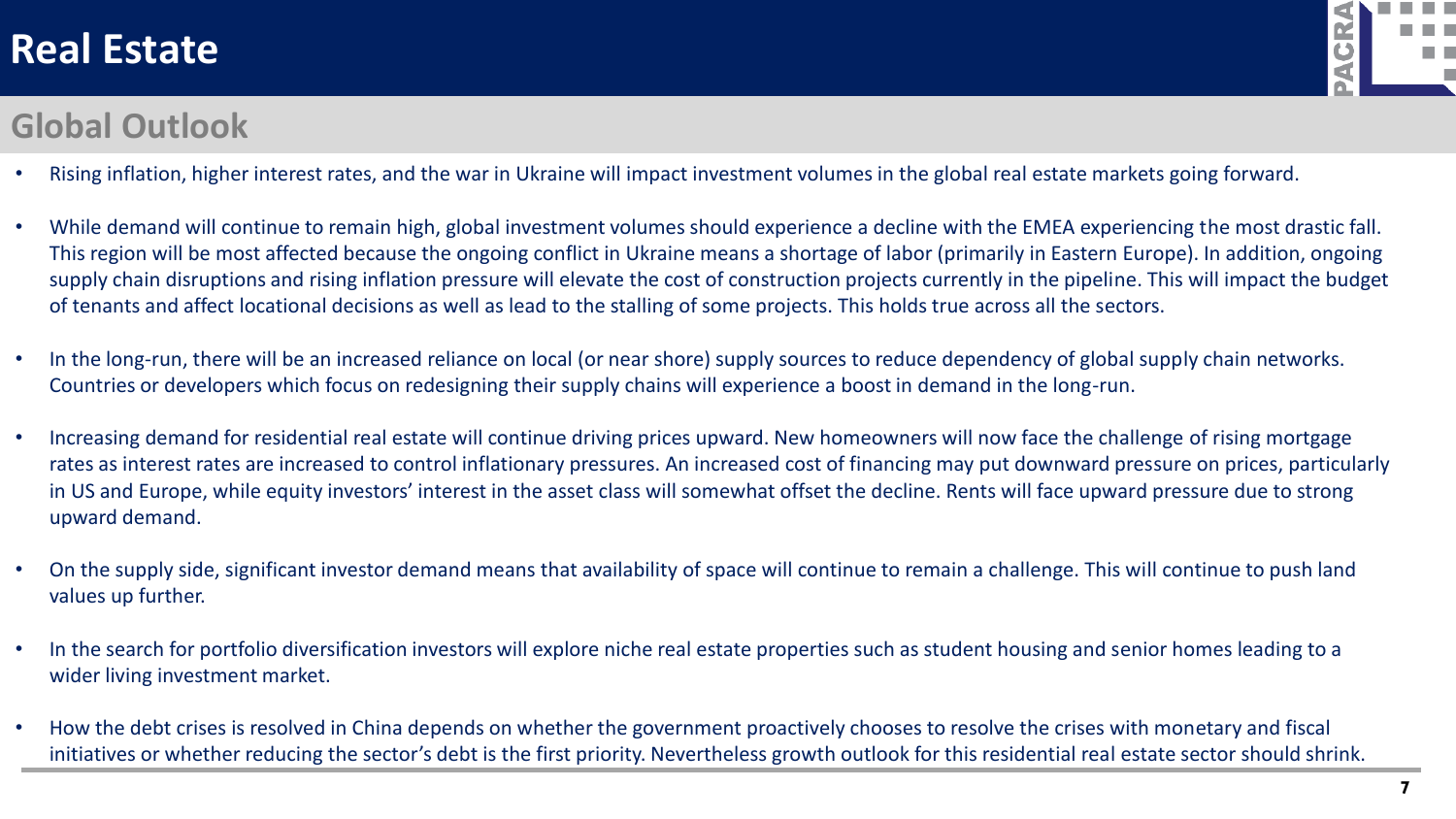

#### **Local Market | Broad Sector Overview | Real Estate**

- Real estate includes developed or undeveloped land, housing or commercial projects including commercial markets or multi-story buildings (both commercial or residential), shopping centers, restaurants, hotels, industrial projects, infrastructure development, and mixed-use buildings.
- The real estate sector contains companies engaged in real estate development and operation. It also includes companies offering real estate related services and real estate investment trusts (REITs).
- Relative to construction activity, real estate contributed a greater amount to Pakistan's GDP over theFY16-FY21 period. FY21's real estate contribution was ~5.4% (FY20's real estate contribution: ~ 5.8%). Housing and works (which includes construction of roads and refurbishment of public property and infrastructure development) has received a slight increase in budget allocation in FY22 of ~3.0% (FY21: ~2%) which echoes the PSDP's objective of 'improving livelihoods', announced by the office in their FY22 initiatives document.

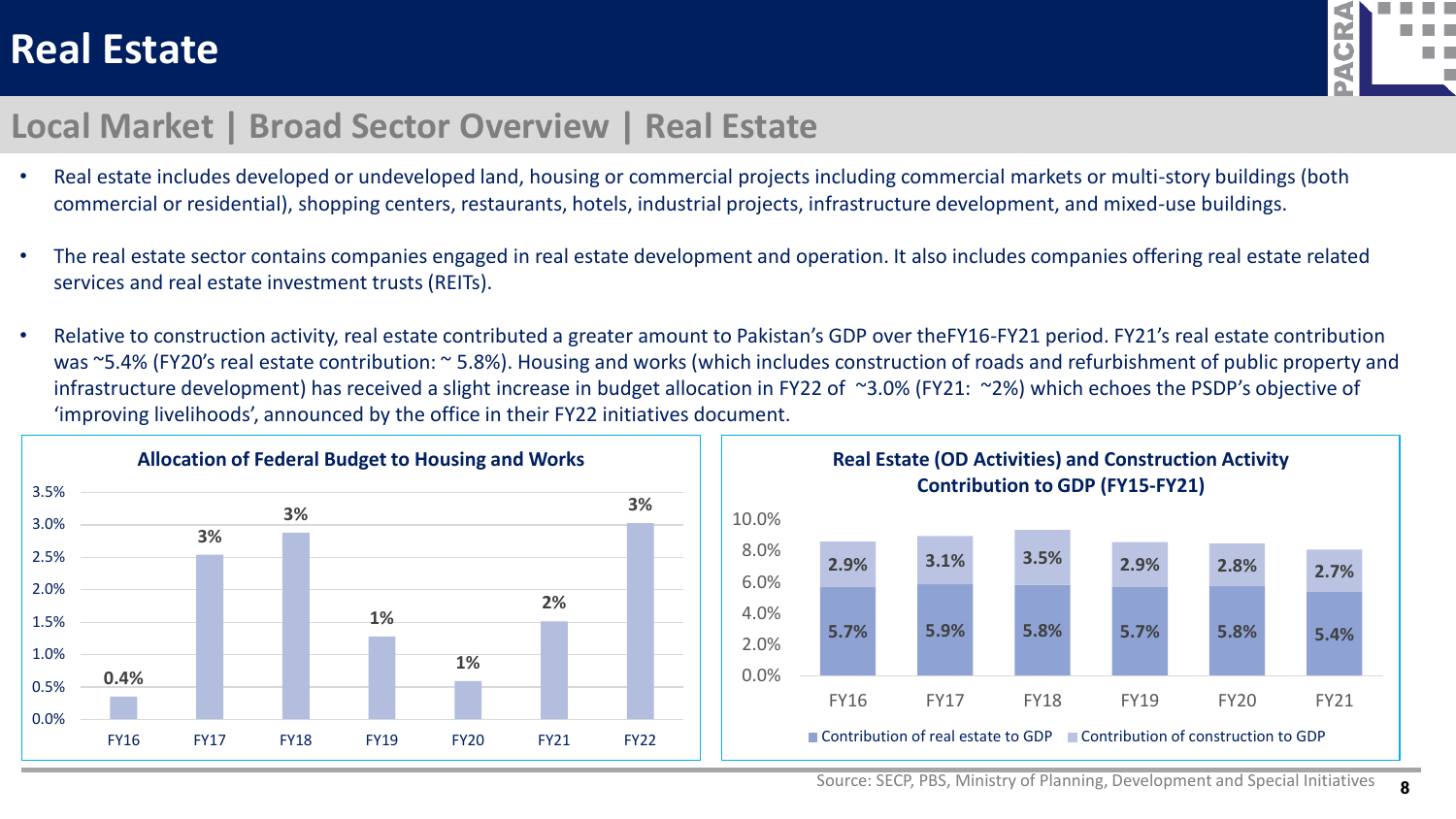

### **The Real Estate Asset Class | Potential for Higher Portfolio Returns**

- Over the CY12-4MCY22 period, the KSE100 index displayed more volatility in return relative to the housing price index. Volatility in returns offer more opportunity for rewards and losses.
- On the other hand, the lower volatility of the housing price index indicates the ability of the real estate as an asset class to provide portfolio protection for investors during market slumps.
- From CY20 onwards, prices are rising due to higher demand for residential real estate following the introduction of government schemes for builders, developers, and aspiring homeowners.

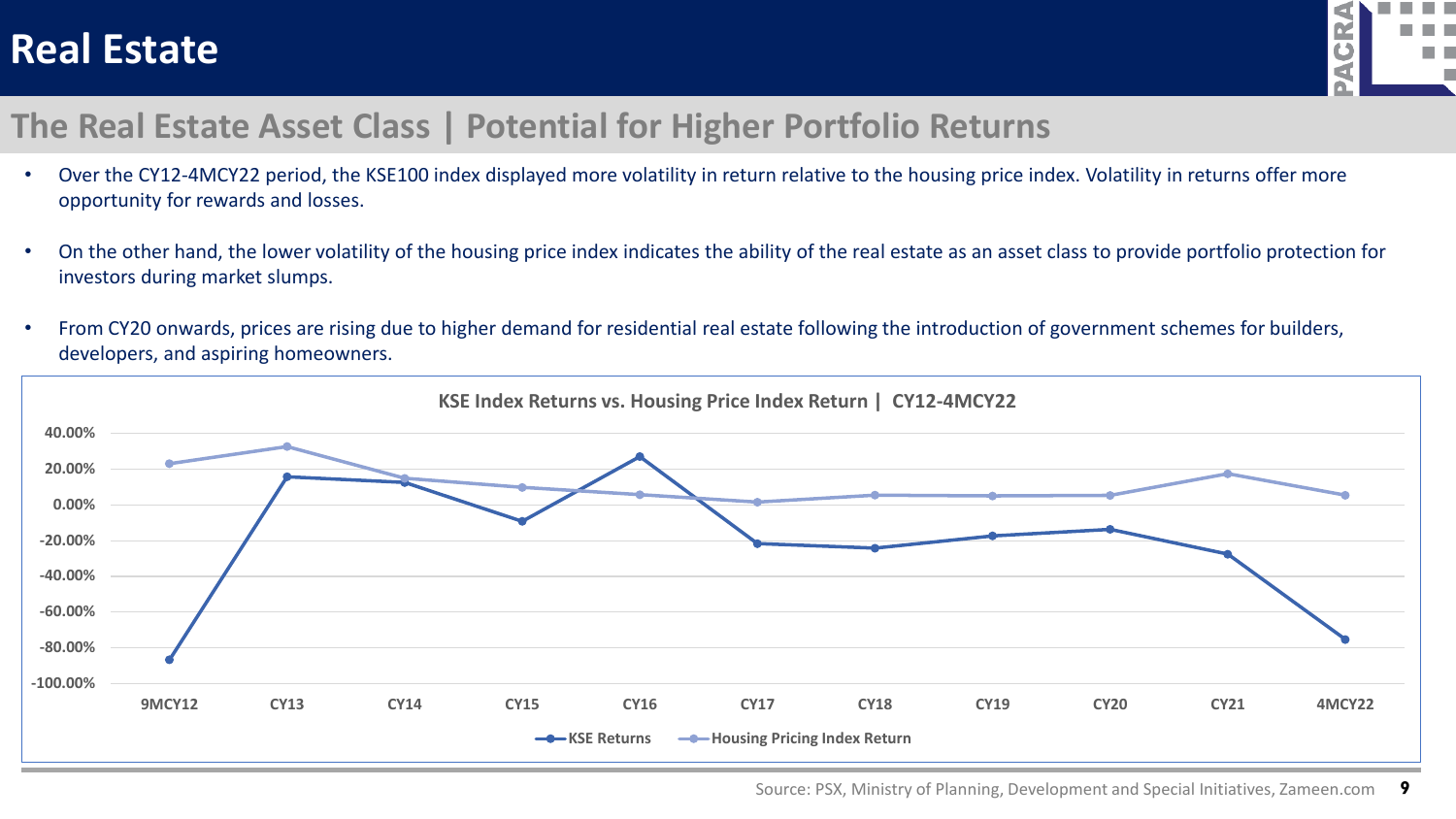#### **Housing Demand Drivers**

- Pakistan's population has grown by a CAGR of ~2.1% over the FY16-FY21 period and by ~2% in FY21. If this trend prevails, the national population will grow to ~227.04 mln in FY22 and ~231.58 mln in FY23. A growing population will increase demand for housing, more significantly in urban centres.
- Based on the Pakistan Social and Living Measurement (PSLM) CY19-CY20 survey, conducted by the Pakistan Bureau of Statistics (PBS), the number of occupants per housing unit averages ~6.56. Based the on current and projected population, the required number of housing units in FY22 and FY23 will approximate to ~34.86 mln and ~35.30 mln.
- Further findings by PIDE, using the same PSLM survey, finds that occupancy of dwellings is ~82% and rented space is only ~11% in Pakistan (in both rural and urban Pakistan).
- Housing demand in Pakistan has increased by several folds due to the two markup subsidy schemes launched by the SBP, Mera Ghar Mera Pakistan (for country residents) and Roshan Apna Ghar (for overseas Pakistanis).
- In addition, the tax amnesty scheme, lower interest rates and tax incentives were the key drivers behind the surge in commercial and residential real estate activity.



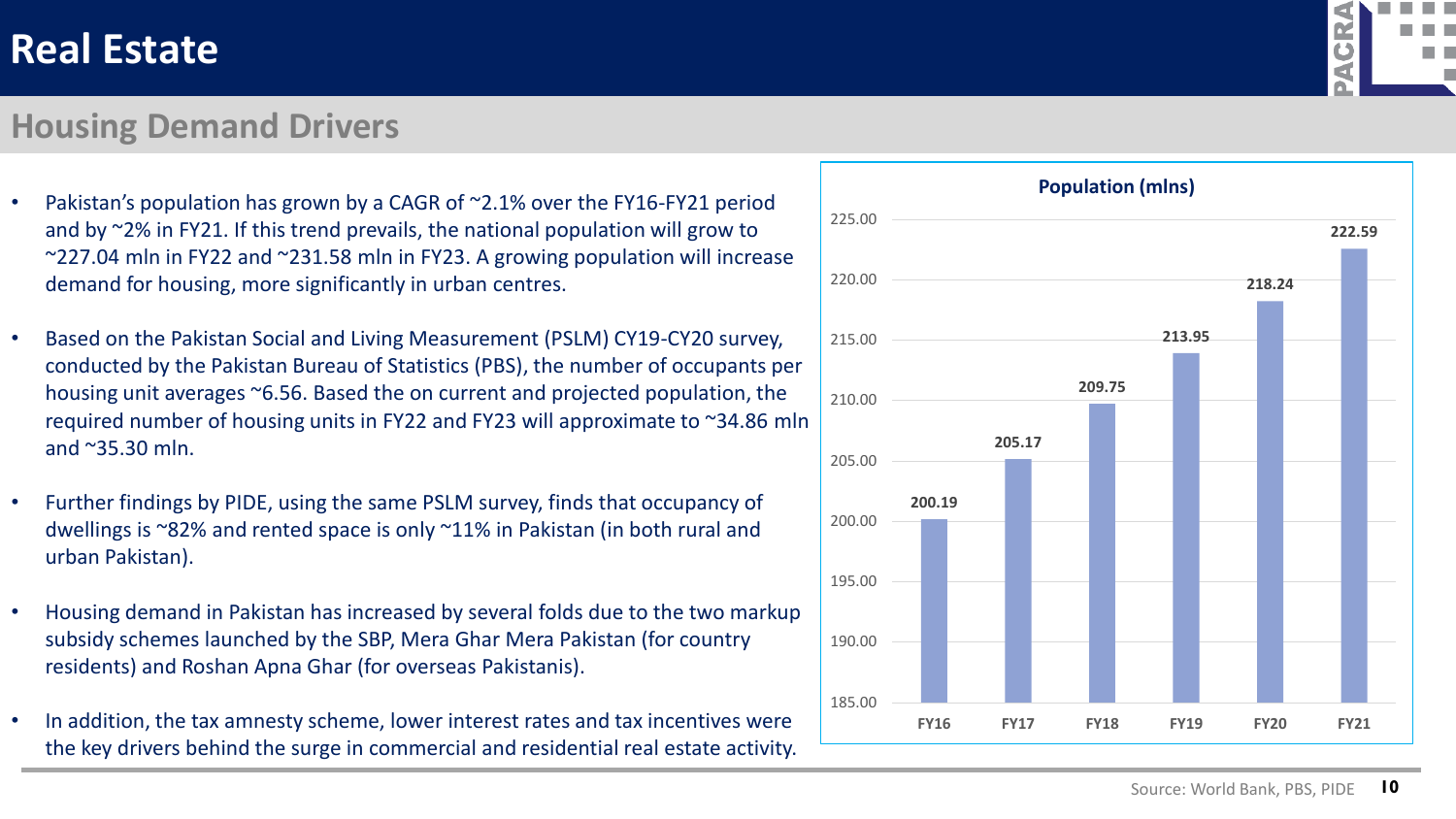

### **Overseas Real Estate Investments| Roshan Digital Account**

- Launched in September CY20, the Roshan Digital Account (RDA) is an initiative by the State Bank of Pakistan in collaboration with commercial banks operating in Pakistan.
- The RDA provides innovative banking solutions for millions of nonresident Pakistanis who seek to invest, bank and/or execute payments in Pakistan. Account holders are given the opportunity to open a digital account remotely.
- The RDA enables overseas Pakistanis to avail conventional account services, purchase a car under the Meri Gari Scheme; invest in shares and funds listed on the PSX; invest in Naya Pakistan bond certificates; make charitable donations; and to invest in the Pakistani (residential and commercial) property market.
- Other investments comprised  $\sim$ 33% of RDA inflows in April CY22 or  $\sim$ USD 1,376 mln (March CY22: ~32% or ~USD 1,236 mln; April CY21: ~35% or ~USD 369 mln). A record of ~USD 4,176 million were deposited into RDAs in April CY22 (March CY22: ~USD 3,922 mln; April CY21: ~USD 1,055 mln).
- The Roshan Apna Ghar scheme, launched by the SBP in CY21, makes it easier for non-residents to digitally purchase property; and build or renovate a home.

**0% 10% 20% 30% 40% 50% 60% 70% 80% 90% 100% March CY21 April CY21 March CY22 April CY22 Naya Pakistan Certificates Investments ■ Stock Exchange Investments (%) ■ Other Investments\* (%)** 

**(%)**

#### **Roshan Digital Account Investment Allocation | March CY21-Apr. CY22**

Source: SBP **11**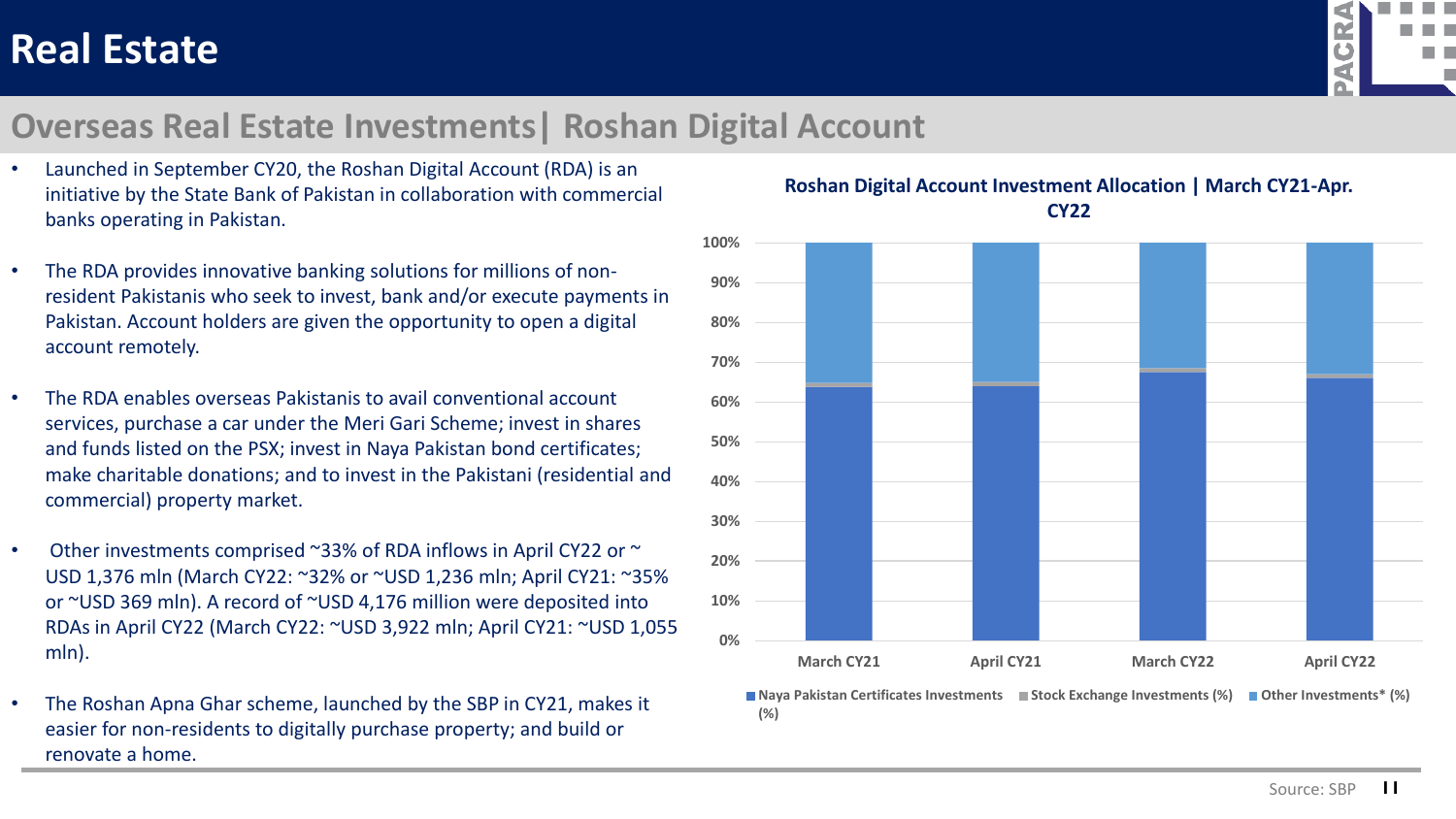

#### **Cement Sales Trend| Real Estate Development**

- Cement is a key construction input for commercial and residential real estate. Growth in cement sales is a leading indicator for real estate development activity and supply.
- In the 7MFY22 period, demand for cement (in mln tonnes) plummeted by 0.63% from SPLY. This appears to indicate a slowdown in construction and development activity owing to rising input costs (including coal).
- The surge in sales observed in FY21 (~20.40%) was due to the construction relief package provided in FY20 (~7.10%) in an effort to boost real estate construction. Relief measures included fixed tax rates (to be levied only at the time of sale) of PKR 50 per square foot for builders and PKR 100 per square yard for developers; the package expired at the end of CY21.
- Real estate development activity surged during FY20 and FY21 due to monetary and fiscal incentives provided by the government. In an effort to boost low-cost housing development activities, the FBR completely exempted provincial sales taxes on the sale of low cost housing for the sector in all provinces of the country in addition to tax exemptions on the purchase of building materials (except for cement and steel).

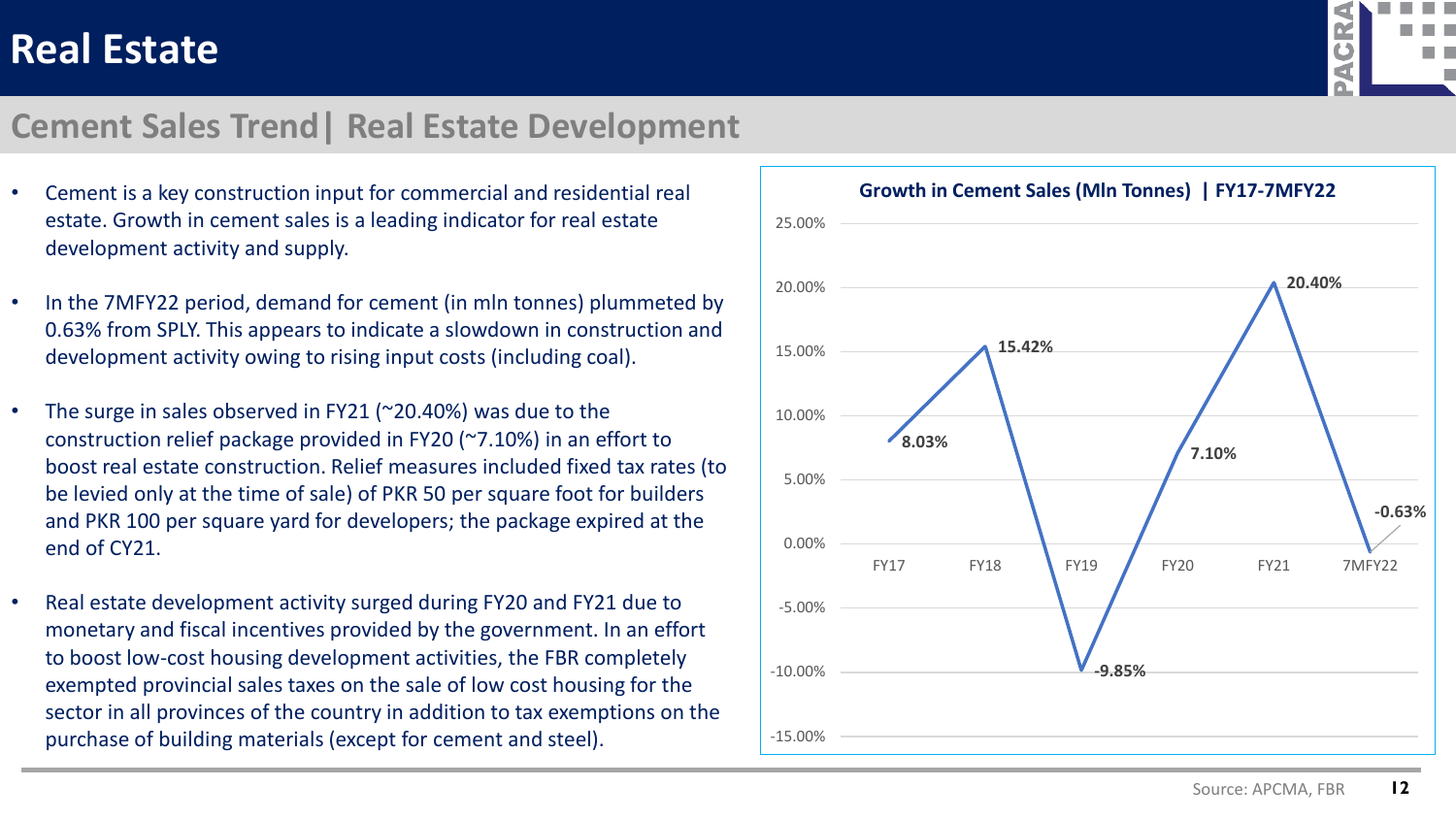### **Supply**

- The supply side of real estate mainly consist of offices, plots, residential property, infrastructure projects, and houses. The concept of vertical cities and mixed-used buildings is also increasingly becoming popular.
- In addition, currently popular real estate investment trends include hotel/service apartments, townhouses, and real estate investment trusts (REITs).
- Due to increasing demand for real estate, property prices have surged. From December CY18 to December CY21 residential property prices have surged by  $\sim$ 42.7%; housing prices by  $\sim$ 43.8%; and plot prices by  $\sim$ 30.2%. In April CY22, the YoY price increase for residential property was ~24.3%; houses was ~18.8%; and plots was  $\sim$  26.9%. Prices are at their highest for each type of residential property.
- In April CY22, MoM change in non-food non-energy core inflation was ~0% (YoY change from March CY21 to CY22 was ~50.0%). Rents increased by 1% MoM and 5.9% YoY, respectively. One possible reason for difference in rental growth and CPI could be the built-in inflation hedge in rentals.
- Real estate construction activity was at its peak in FY21 due to incentives provided to developers and builders. This resulted in an increase in the supply of residential and commercial properties and the commencement of many development projects.





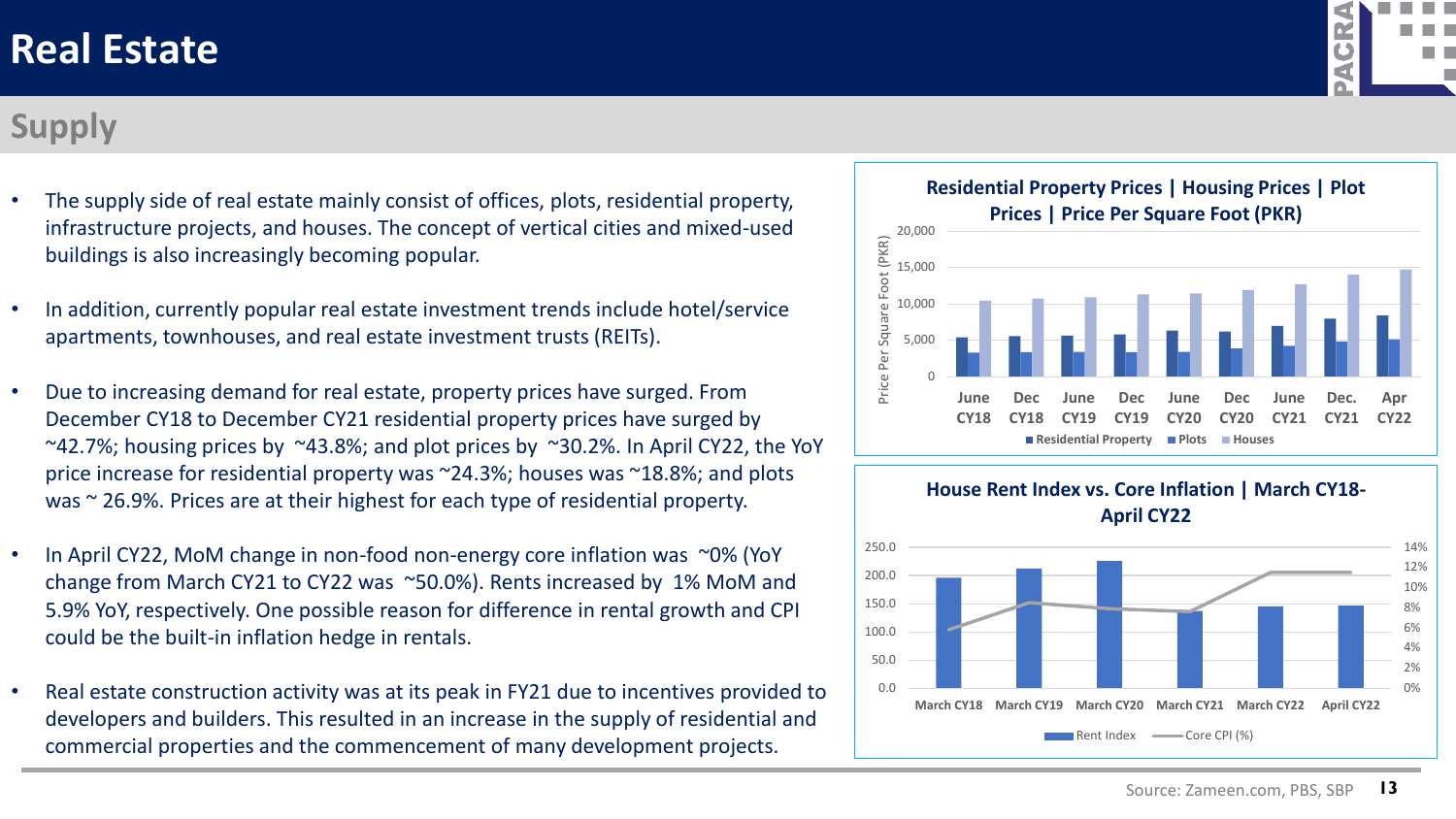

#### **Industry Performance | The Past and Present**

- Sales revenue declined by  $\sim$  94% in 9MFY22 from FY21 after industry sales growth peaked in FY21 for the first time since FY18. However, this does not indicate a decline in demand but was attributable to restructuring of company products including the sale of a flagship project, a key contributor to the revenue stream.
- In addition, the government monetary and fiscal incentives were a major reason behind the surge in sales growth in FY21 and until mid-FY22.
- The 9MFY22 period has resulted in a healthy gross profit margin of  $\sim$  44% compared to FY21 (~ 29%). Strong sales growth has been a major factor behind this; cost of sales have been slightly elevated due to higher development costs of properties sold owing to increase in construction costs.
- Average net profit margins have dramatically improved (9MFY22: ~ 29% and FY21:  $\sim$  -33%) and this is due to income realized from the sale of a key revenue source for one player and more efficient working capital management as a result of reduced financing costs on short-term financing for others.



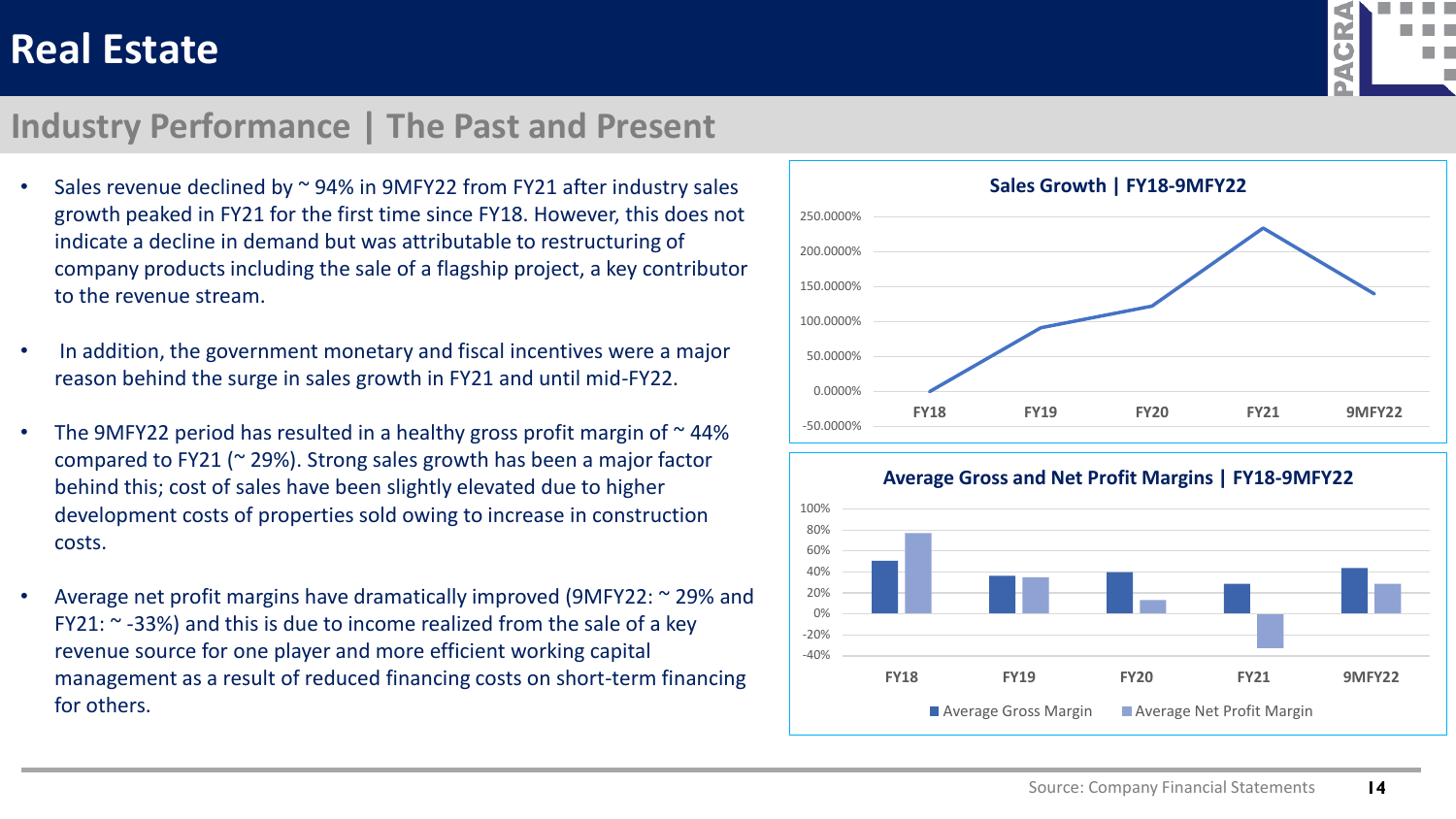

#### **Financial Risk | Working Capital Management**

- The real estate industry's main components of working capital are advances from customers and suppliers as well as trade debts. Inventory is not a working capital component. Average gross working capital declined by ~26 days in 9MFY22 (FY21 gross working capital: ~ 160 days). While trade debts and loans and advances increased in the current period for some players, so did net revenues which was a major reason for the decline.
- Net working capital increased in 9MFY22 to ~94 days (FY21 net working capital: ~75 days). The major reason for the increase has been an increase in trade debts and sale of investments to a subsidiary.



#### **Average Gross and Net Working Capital | Days | FY18-9MFY22**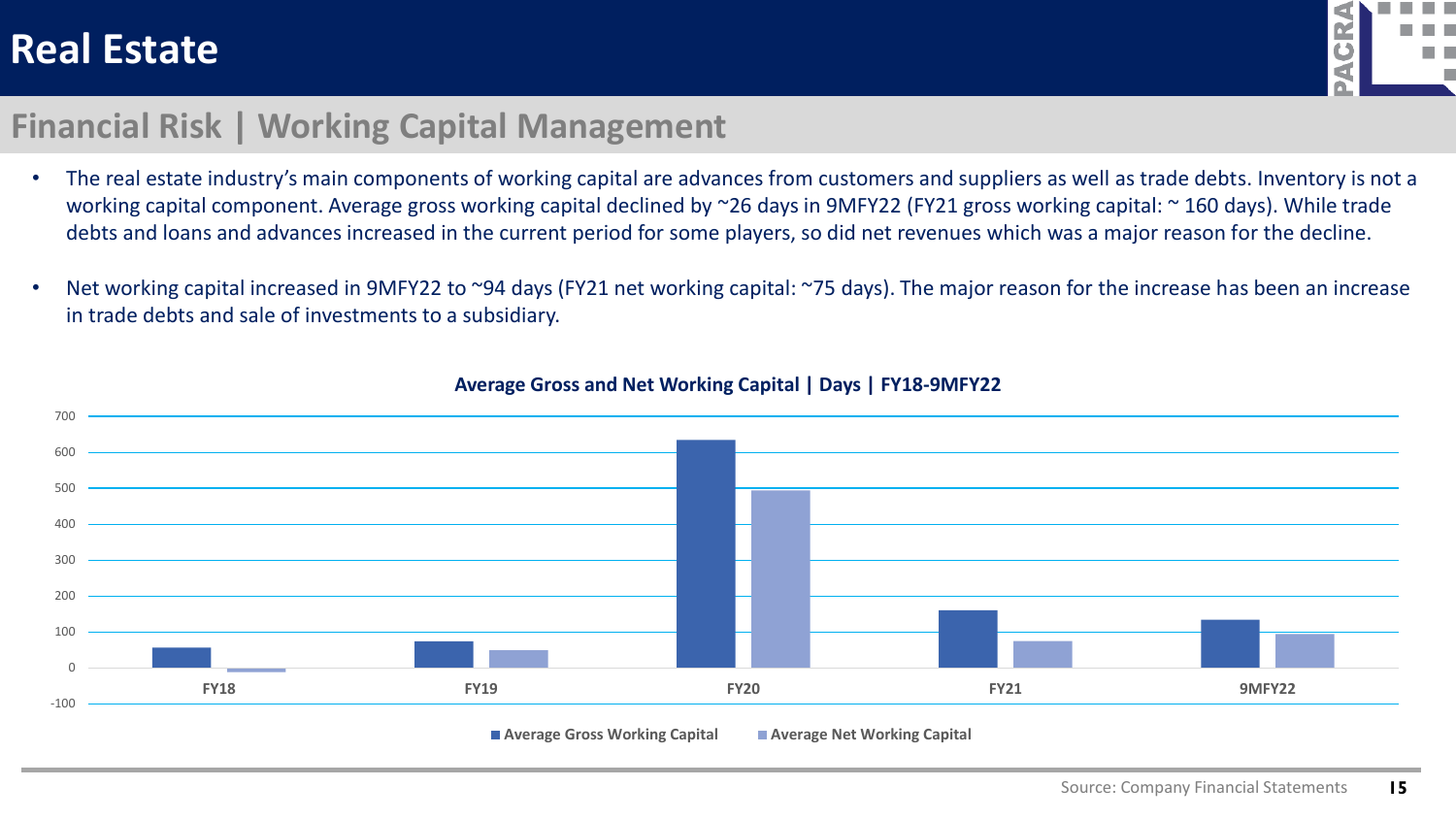

#### **Financial Risk | Coverage and Solvency**

- There was a dramatic improvement in interest coverage owing to reduction in finance costs on long- and short-term borrowings; far value gain on investment property; and transfer fees received from plots and bungalows sold.
- There has been an improvement in the solvency position of companies in 9MFY22; the average financing structure in the period comprised ~15% debt and ~85% equity (FY21 financing mix: ~29% debt and ~71% equity). This improvement is largely due to a growth in equity capital base arising from upward revaluation in property fair values which are being parked in revaluation reserves. The industry's reliance on borrowings has also increased between these two periods as developers seek to take advantage of attractive interest rates offered by the SBP.



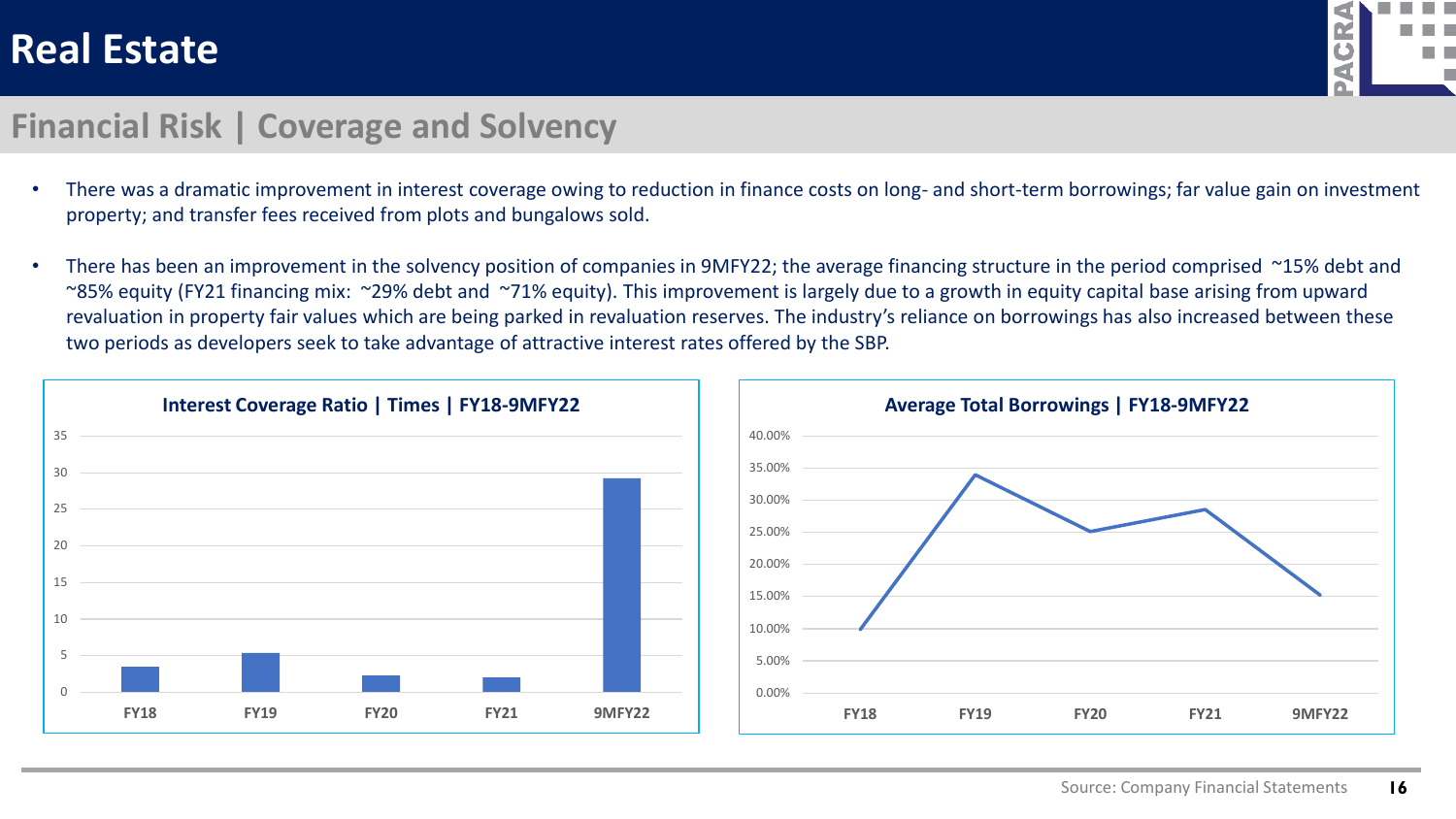## **Regulatory**



### **SBP | Financing Initiatives for Homeowners and Developers**

- The Mera Pakistan Mera Ghar and Roshan Apna Ghar Schemes launched by SBP for local and overseas Pakistanis, respectively, in CY20 provides house financing on markup subsidy rates; financing is available in Shariah and conventional modes.
- In March CY22, consumers secured  $\sim$  PKR 170 bln loans representing a MoM increase of ~ 7.0% and YoY increase of  $\approx 81.9\%$ .
- In its April CY22 press release, the SBP announced that banks received loan applications of PKR 409 bln to date, which was merely PKR 57 bln a year ago. Out of these, banks have approved applications amounting to PKR 180 billion and disbursed PKR 66 bln; this represents a ~11 times increase in loan approvals from one year ago.

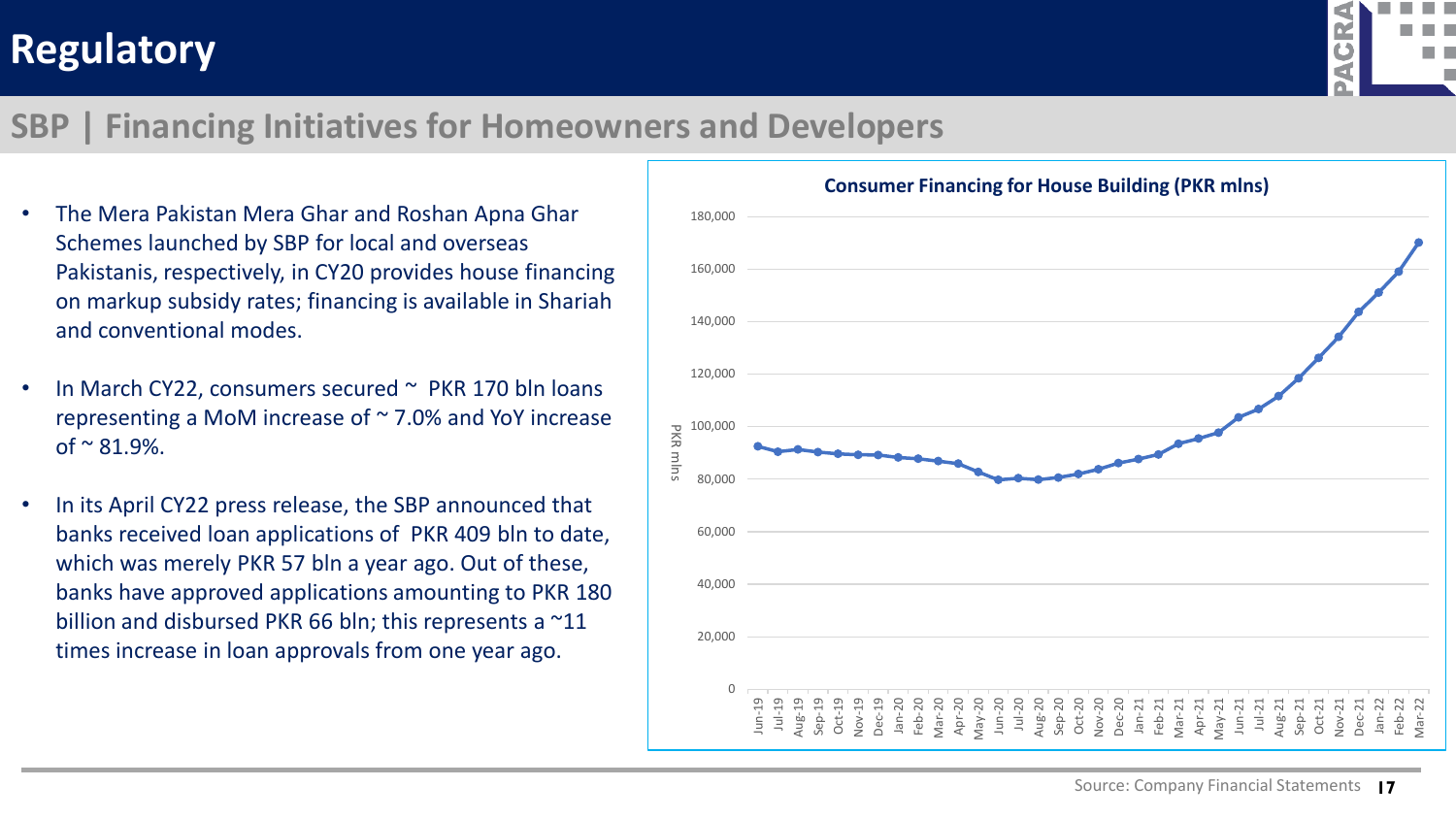## **Regulatory**

#### **SBP | Regulations for Banks**

- In an effort to boost mortgage financing and boost housing and construction financing for builders and developers, SBP required banks to allocate 5% of their advances for lending over a period of eighteen months; i.e. by December 31, 2021.
- SBP had also specified targets in the form of number of housing units to be financed and amount to be financed. Monthly targets were assigned to banks based on their asset size with targets effective from July 31, 2021. A penalty was charged in case a target was not met.
- As a result, bank financing to the housing and construction sector increased to ~PKR 404 bln as of 1QCY22 from ~PKR 367 bln as of 4QCY21 (from ~PKR 204 bln as of 1QCY21).
- For CY22, banks have been advised to increase their housing and construction portfolio to 7% of their domestic sector private advances (up to PKR 560 bln).



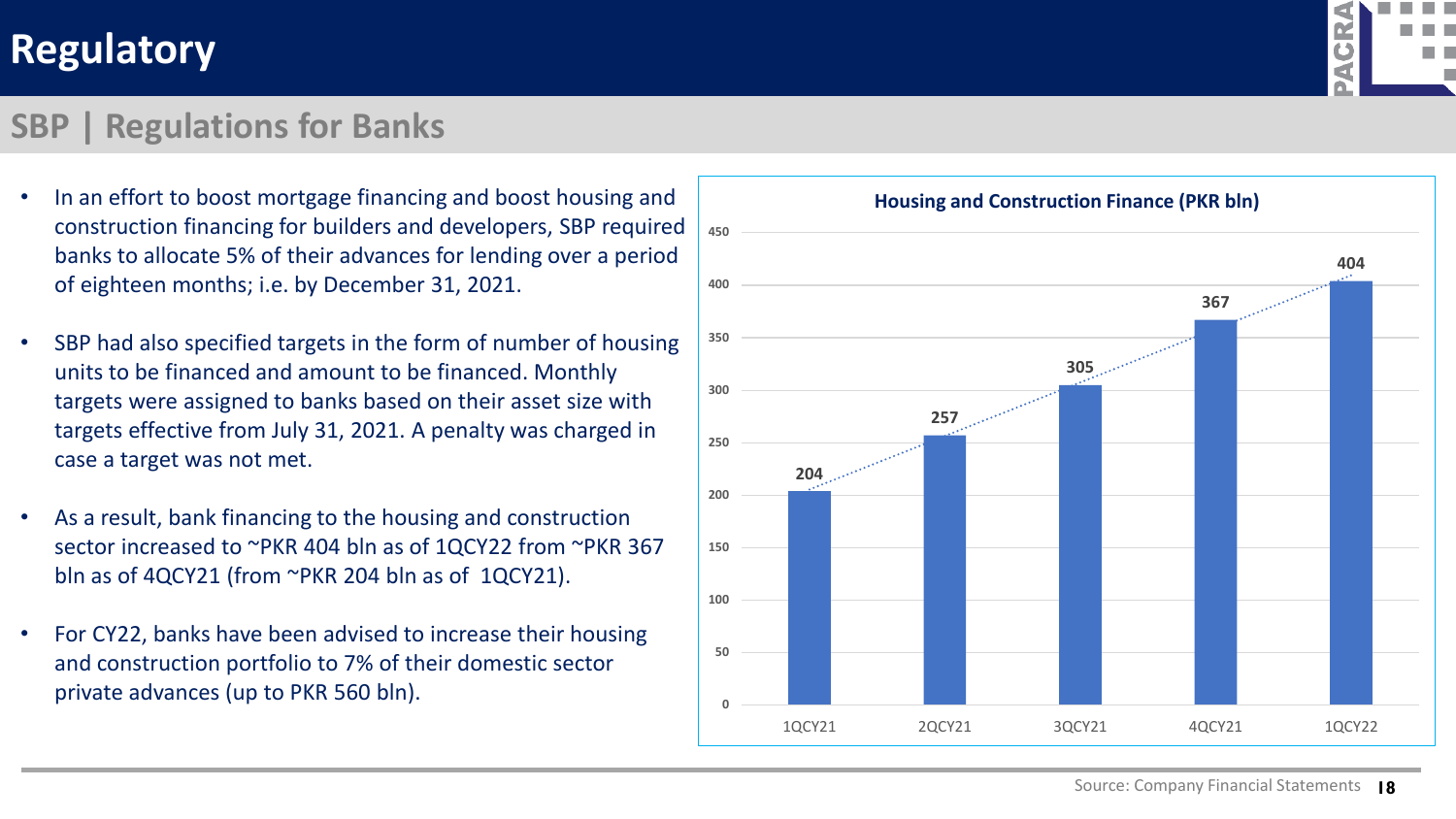

### **Taxes | Capital Gains Tax on Immovable Property**

The amnesty tax scheme, which allowed investment in real estate without questioning the source of income, ended on June 30, CY21 while the construction relief package ended on December 31, CY21. The Income Tax Ordinance 2001 was also revised on 30 June CY21 to include new tax rates for immovable property.

- If the gain does not exceed PKR 5 mln, applicable tax rate is 3.5%.
- Where the gain exceeds PKR 5 million but does not exceed PKR 10 mln, applicable tax rate is 7.5%.
- Where the gain exceeds PKR 10 mln but does not exceed PKR 15 mln, applicable tax rate is 10%.
- Where the gain exceeds PKR 15 mln: applicable tax rate is 15%.

The tax rates applicable to builders and developers for buildings and plots, respectively, has been revised on 30 June CY21 with the flat tax rate scheme being replaced by a new series of rates for commercial and residential buildings and plots.

#### The revised tax rates for builders on buildings is as follows:

- All commercial buildings in urban areas will be taxed at a rate of PKR 210 per square foot
- Tax rates for residential buildings have been devised based on their area per square foot.

#### The revised tax rates for developers on plots is as follows:

- All commercial plots in urban areas will be taxed at a rate of PKR 210 per square yard.
- Tax rates for residential plots have been revised based on their area per square yard.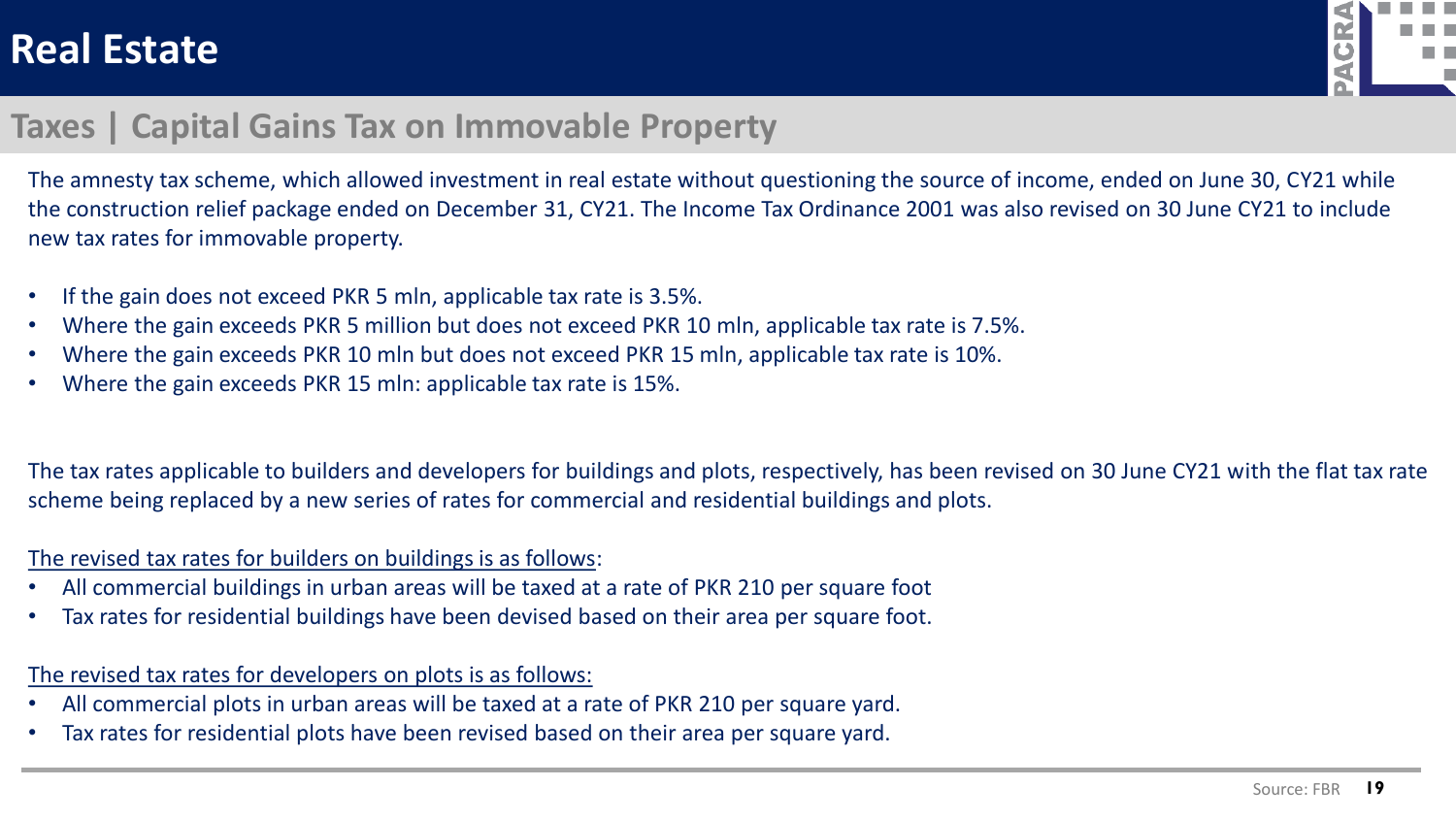

#### **Rating Curve**

• PACRA rates four companies in the real estate sector.

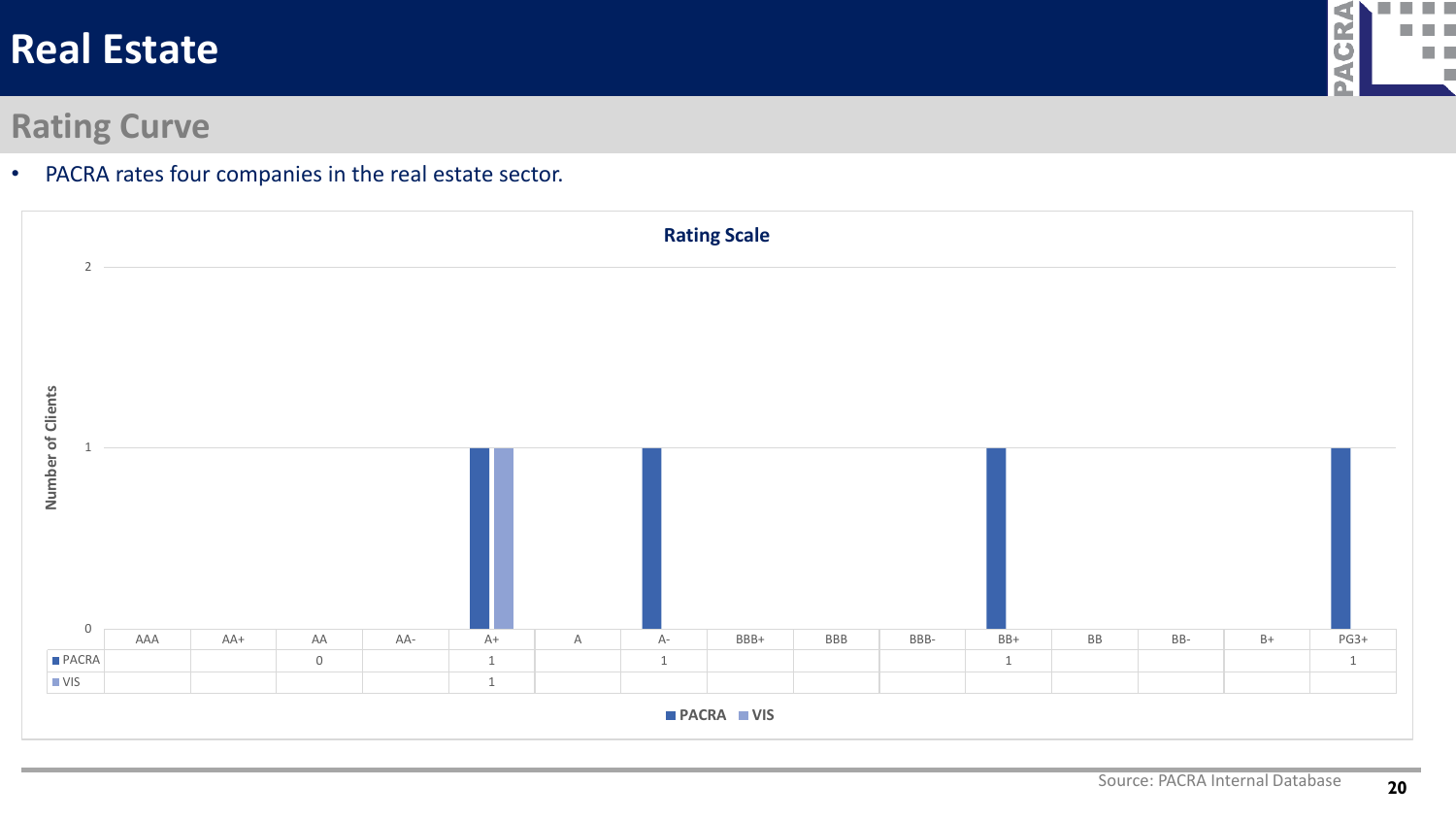

#### **Outlook - Stable**

- The demand for real estate projects increases with rising population and economic growth. Pakistan is the fifth populous country in the world and also has one of the fastest growing population. This indicates potential higher demand. Urbanization in the country has also increased in recent years; according to the CY17 census ~36.4% of population lives in urban areas, the highest in South Asia. Offsetting this higher demand projection is the end of the tax amnesty scheme which will likely put a dent on real estate demand.
- The conclusion of the construction relief package means that developers and builders will see a decline in near-term profitability due to the payment of higher taxes. On the flip side, an increase in budget allocation to housing and infrastructure projects in FY22 is a likely indicator of an increase in housing supply and growth in the real estate development sector.
- On the real estate development side, rising input costs, global supply chain shortages, a free falling PKR (recently devalued to ~201 against the USD) will increase the cost of construction. Building a home may become next to impossible when considering inflation and a rising cost of living. On the other hand, rupee devaluations have been associated with increased inflow in real estate from overseas Pakistan in the past. This trend may continue given the continued positive inflow in the RDA.
- The SBP aims to ensure the vision of providing low-cost housing to the middle and poor segments of the society is executed through policy measures. These measures have started to yield positive results as evident from the rising approval of housing loans by commercial banks, increase in loans for construction activities, and inflows into the RDA. These initiatives will continue to make home financing affordable in light of rising interest rates; the most recent policy rate is  $\sim$  12.25%.
- Even though the upward trajectory in housing loan approvals appears optimistic, the numbers are considerably low taking into account two factors firstly, a population of ~222.59 million in FY21 and secondly, these loans are not accessible to the poorest of the poor because the mark-up rates (although subsidized) make paying interest a difficult feat in an inflationary environment where the cost of basic living is rising.
- In addition, mortgage lending is an inherently risky venture and adequate foreclosure laws should be implement such that bank are given necessary protection.
- Favorable results and investment returns in the REIT sector will make this asset class a valuable and alternative investment option; REITs should help serve as a diversifier in times of economic volatility given that they have built-in inflation protection.